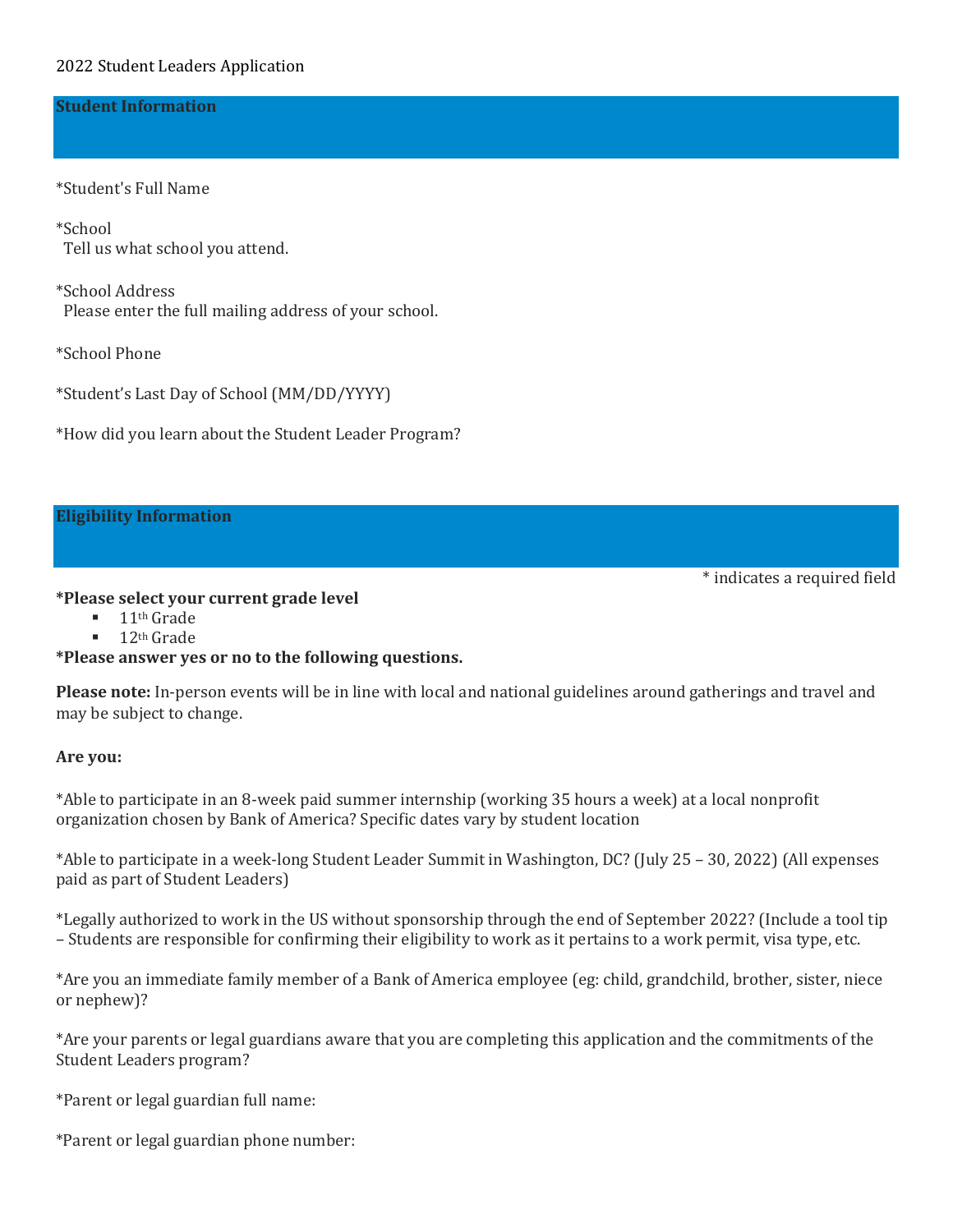### 2022 Student Leaders Application

Parent or legal guardian email address:

#### **Student Application**

\* indicates a required field

\***Please list the significant community and volunteer activities in which you participated over the last two years. Include your leadership role and the estimated number of hours you participated in each activity.** Example:

Habitat for Humanity- Volunteer-7 hours total (1day event) Church Youth Group – President- 100 hours total (2 hrs/week/year) Elementary School Tutor -12 hours total (1hr/week/summer program) Student Council – 100 hours total (2hrs/week/year)

\***Focusing on one or two of these activities, please tell us the following:** 

- **The name of the organization and your leadership role;**
- **How the organization positively impacts the community;**
- **What inspired you to participate;**
- **What you learned from the experience; and**
- **How your participation contributed to the impact of the organization**.

**\*Have you participated in any other leadership training programs (i.e. Outward Bound, National Youth Leadership Forum, National Student Leadership Conference, etc.)?**

\***If yes, please describe your experience with this program**

**\*What challenges do you see in your community and how do you see yourself addressing those challenges now and in the future?** 

**\*Describe a leadership challenge you have encountered, how you addressed that challenge and the personal growth you achieved from facing that challenge?** 

**\*Who has inspired you as a leader and what have you learned about leadership from that person(s)?**

**\*As you consider qualities of a successful leader, where do you see your opportunities for personal growth?** 

**\*Why do you want to be a Bank of America Student Leader and why should you be chosen?** 

**\*Please share a personal statement focused on what you feel is the most important issue facing young people today.** 

• A letter of recommendation is required for all applicants. All applications without a letter of recommendation will be disqualified. Please refer to the recommendation fact sheet for additional information about this requirement (LINK TO FACT SHEET)

Do you have your letter of recommendation to be uploaded at this time? (Conditional Question) Yes:

[Upload File](javascript:void(0))